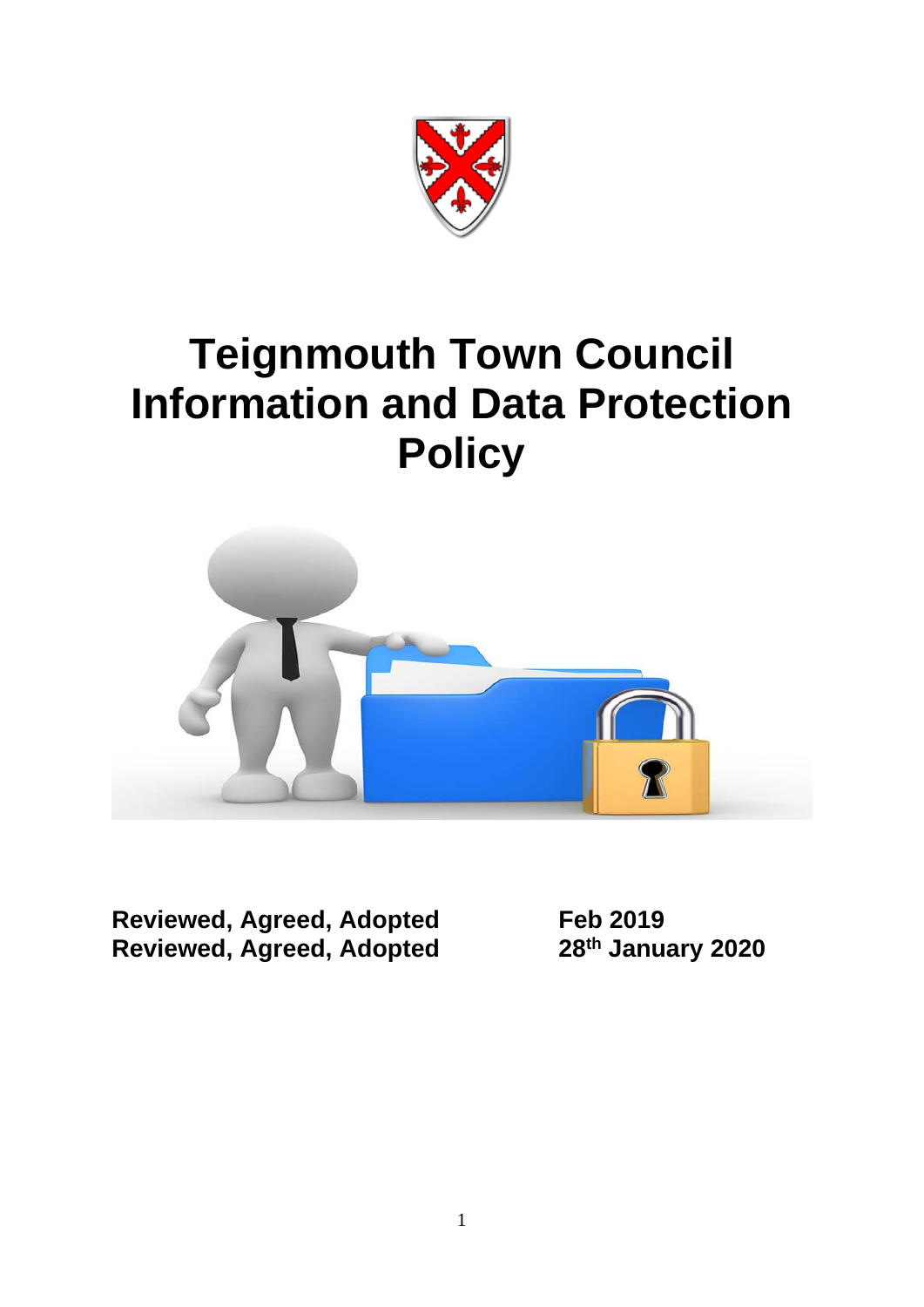## **Information and Data Protection Policy**

#### **Introduction**

In order to conduct its business, services and duties, Teignmouth Town Council processes a wide range of data, relating to its own operations and some which it handles on behalf of partners. In broad terms, this data can be classified as:

- Data shared in the public arena about the services it offers, its mode of operations and other information it is required to make available to the public.
- Confidential information and data not yet in the public arena such as ideas or policies that are being worked up.
- Confidential information about other organisations because of commercial sensitivity.
- Personal data concerning its current, past and potential employees, Councillors, and volunteers.
- Personal data concerning individuals who contact it for information, to access its services or facilities or to make a complaint.

Teignmouth Town Council will adopt procedures and manage responsibly, all data which it handles and will respect the confidentiality of both its own data and that belonging to partner organisations it works with and members of the public. In some cases, it will have contractual obligations towards confidential data, but in addition will have specific legal responsibilities for personal and sensitive information under data protection legislation.

This Policy is linked to our Quality Policy and ICT Policy which will ensure information considerations are central to the ethos of the organisation.

Teignmouth Town Council will periodically review and revise this policy in the light of experience, comments from data subjects and guidance from the Information Commissioners Office.

The Council will be as transparent as possible about its operations and will work closely with public, community and voluntary organisations. Therefore, in the case of all information which is not personal or confidential, it will be prepared to make it available to partners and members of the Town's communities. Details of information which is routinely available is contained in the Council's Publication Scheme which is based on the statutory model publication scheme for local councils.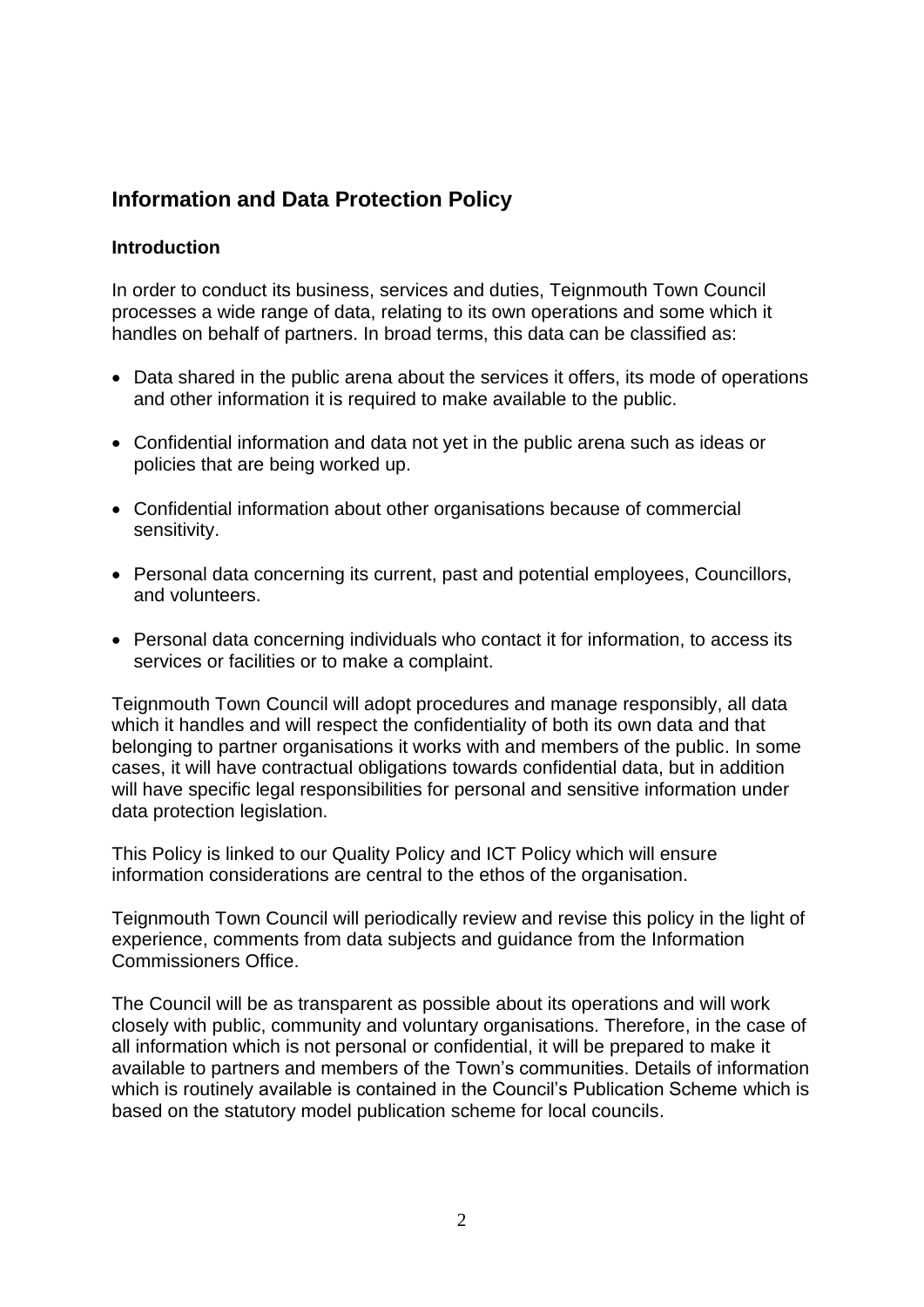## **1 Protecting Confidential or Sensitive Information**

Teignmouth Town Council recognises it must at times, keep and process sensitive and personal information about both employees and the public, it has therefore adopted this policy not only to meet its legal obligations but to ensure high standards.

The General Data Protection Regulation (GDPR) which become law on 25<sup>th</sup> May 2018 and will like the the Data Protection Act 1998 before them, seek to strike a balance between the rights of individuals and the sometimes, competing interests of those such as the Town Council with legitimate reasons for using personal information.

## **The policy is based on the premise that Personal Data must be:**

• Processed fairly, lawfully and in a transparent manner in relation to the data subject.

• Collected for specified, explicit and legitimate purposes and not further processed in a manner that is incompatible with those purposes.

• Adequate, relevant and limited to what is necessary in relation to the purposes for which they are processed.

• Accurate and, where necessary, kept up to date.

• Kept in a form that permits identification of data subjects for no longer than is necessary for the purposes for which the personal data are processed.

• Processed in a manner that ensures appropriate security of the personal data including protection against unauthorised or unlawful processing and against accidental loss, destruction or damage, using appropriate technical or organisational measures.

## **Data Protection Terminology**

**Data subject** - means the person whose personal data is being processed. That may be an employee, prospective employee, associate or prospective associate of BTC or someone transacting with it in some way, or an employee, Member or volunteer with one of our clients, or persons transacting or contracting with one of our clients when we process data for them.

**Personal data** - means any information relating to a natural person or data subject that can be used directly or indirectly to identify the person. It can be anything from a name, a photo, and an address, date of birth, an email address, bank details, and posts on social networking sites or a computer IP address.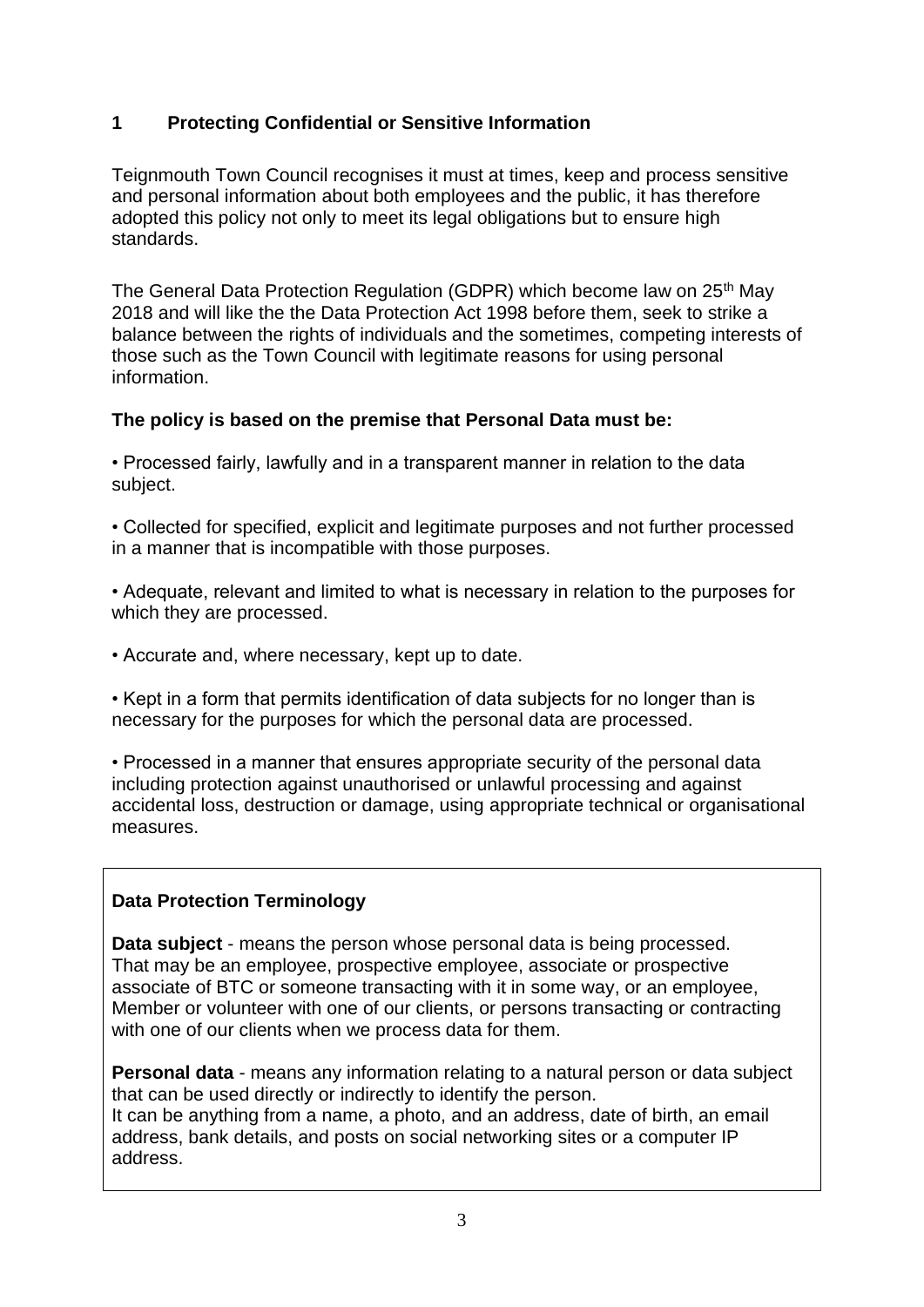**Sensitive personal data** - includes information about racial or ethnic origin, political opinions, and religious or other beliefs, trade union membership, medical information, sexual orientation, genetic and biometric data or information related to offences or alleged offences where it is used to uniquely identify an individual.

**Data controller** - means a person who (either alone or jointly or in common with other persons) (e.g. Town Council, employer, council) determines the purposes for which and the manner in which any personal data is to be processed.

**Data processor** - in relation to personal data, means any person (other than an employee of the data controller) who processes the data on behalf of the data controller.

**Processing information or data** - means obtaining, recording or holding the information or data or carrying out any operation or set of operations on the information or data, including:

- organising, adapting or altering it
- retrieving, consulting or using the information or data
- disclosing the information or data by transmission, dissemination or otherwise making it available
- aligning, combining, blocking, erasing or destroying the information or data. regardless of the

Technology used.

Teignmouth Town Council processes **personal data** in order to:

- fulfil its duties as an employer by complying with the terms of contracts of employment, safeguarding the employee and maintaining information required by law.
- pursue the legitimate interests of its business and its duties as a public body, by fulfilling contractual terms with other organisations, and maintaining information required by law.
- monitor its activities including the equality and diversity of its activities
- fulfil its duties in operating the business premises including security
- assist regulatory and law enforcement agencies
- process information including the recording and updating details about its Councillors, employees, partners and volunteers.
- process information including the recording and updating details about individuals who contact it for information, or to access a service, or make a complaint.
- undertake surveys, censuses and questionnaires to fulfil the objectives and purposes of the Council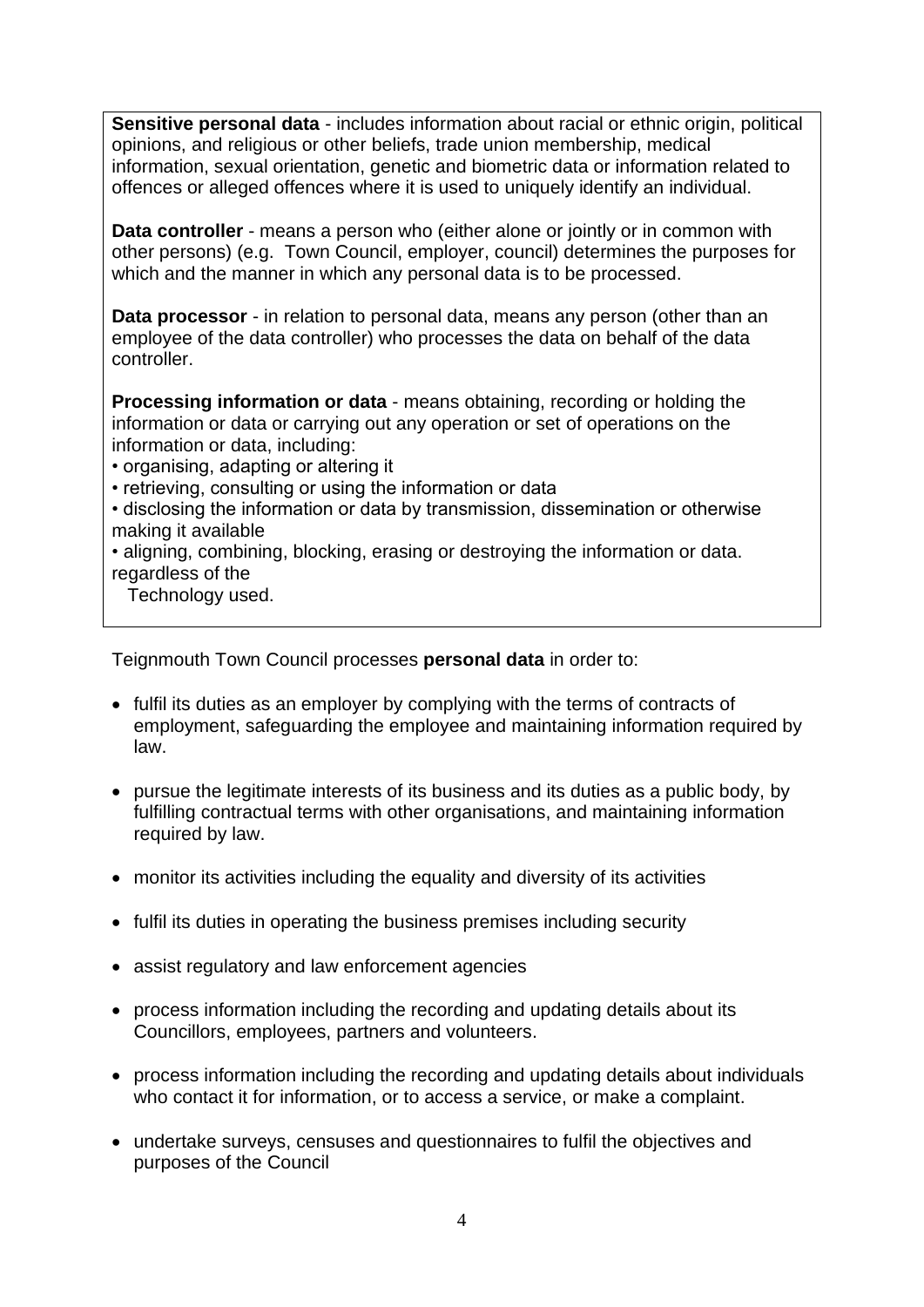- undertake research, audit and quality improvement work to fulfil its objects and purposes.
- carry out Council administration.

Where appropriate and governed by necessary safeguards we will carry out the above processing jointly with other appropriate bodies from time to time. **The Council will ensure that at least one of the following conditions is met for personal information to be considered fairly processed:**

- The individual has consented to the processing
- Processing is necessary for the performance of a contract or agreement with the individual
- Processing is required under a legal obligation
- Processing is necessary to protect the vital interests of the individual
- Processing is necessary to carry out public functions
- Processing is necessary in order to pursue the legitimate interests of the data controller or third parties.

Particular attention is paid to the processing of any **sensitive personal information** and the Town Council will ensure that at least one of the following conditions is met:

- Explicit consent of the individual
- Required by law to process the data for employment purposes
- A requirement in order to protect the vital interests of the individual or another person

## **Who is responsible for protecting a person's personal data?**

The Town Council as a corporate body has ultimate responsibility for ensuring compliance with the Data Protection legislation. The Council has delegated this responsibility day to day to the Town Clerk.

- Email:traceyhiggs@teignmouth-devon.gov.uk
- Phone: 01626 775030
- Correspondence: The Town Clerk, Teignmouth Town Council, Bitton House, Bitton Park Road, Teignmouth, TQ14 9DF

The Town Council has also appointed an external Data Protection Officer to ensure compliance with Data Protection legislation. Contact the Town Clerk for contact details.

## **2 Diversity Monitoring**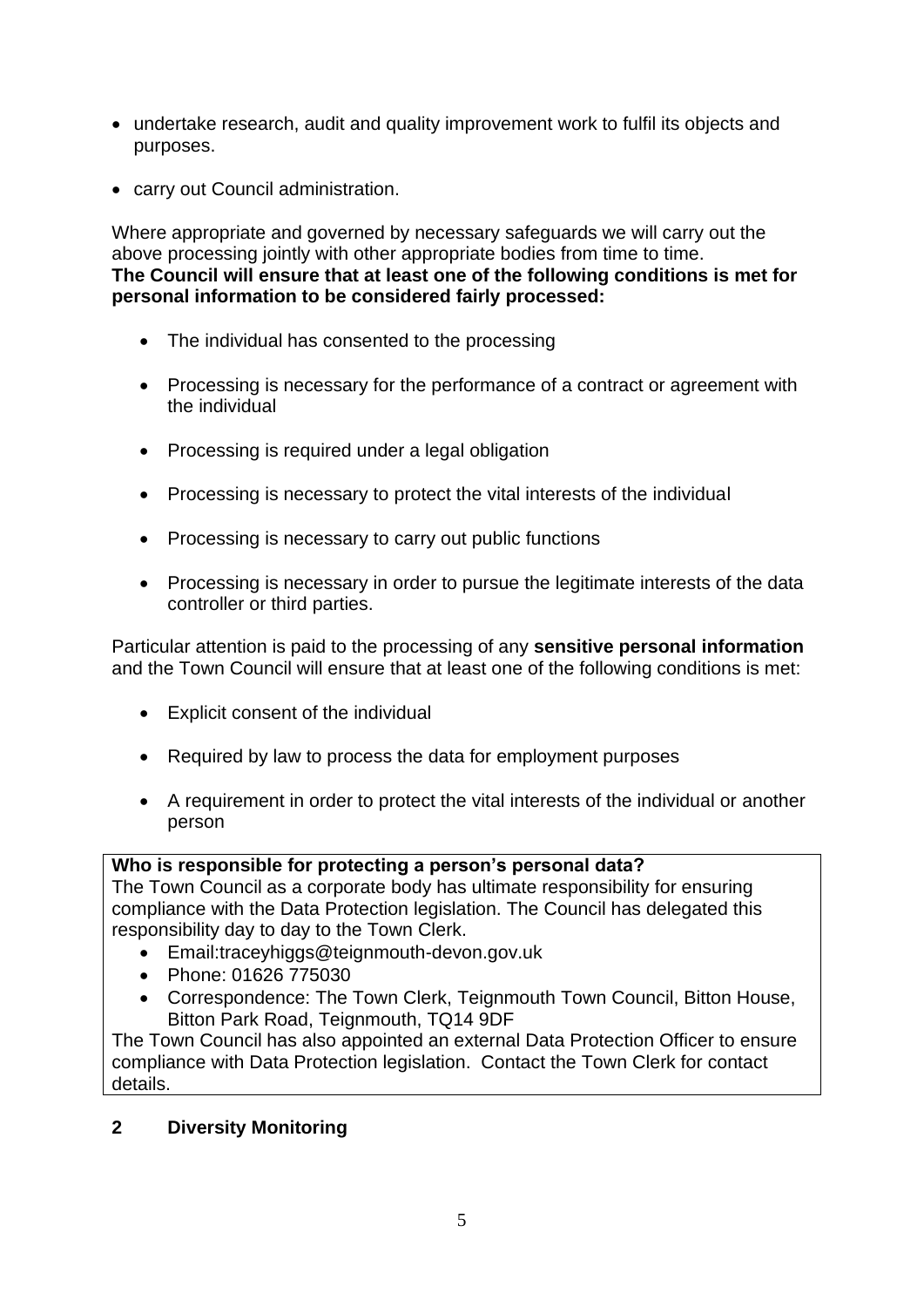Teignmouth Town Council monitors the diversity of its employees, and Councillors, in order to ensure that there is no inappropriate or unlawful discrimination in the way it conducts its activities. It undertakes similar data handling in respect of prospective employees. This data will always be treated as confidential. It will only be accessed by authorised individuals within the Council and will not be disclosed to any other bodies or individuals. Diversity information will never be used as selection criteria and will not be made available to others involved in the recruitment process. Anonymised data derived from diversity monitoring will be used for monitoring purposes and may be published and passed to other bodies.

The Council will always give guidance on personnel data to employees, councillors, partners and volunteers through a Privacy Notice and ensure that individuals on whom personal information is kept are aware of their rights and have easy access to that information on request.

Appropriate technical and organisational measures will be taken against Unauthorised or unlawful processing of personal data and against accidental loss or destruction of, or damage to, personal data.

Personal data shall not be transferred to a country or territory outside the European Economic Areas unless that country or territory ensures an adequate level of protection for the rights and freedoms of data subjects in relation to the processing of personal data.

#### **Information provided to us**

The information provided (personal information such as name, address, email address, phone number) will be processed and stored so that it is possible for us to contact, respond to or conduct the transaction requested by the individual.

By transacting with Teignmouth Town Council, individuals are deemed to be giving consent for their personal data provided to be used and transferred in accordance with this policy, however wherever possible specific written consent will be sought.

It is the responsibility of those individuals to ensure that the Town Council is able to keep their personal data accurate and up to date. The personal information will be not shared or provided to any other third party or be used for any purpose other than that for which it was provided.

Staff and Councillors in the course of their roles may be provided with information from third parties (individuals or organisations) which is sensitive and confidential, it is therefore imperative that only the *teignmouth-devon.gov.uk* e-mail address is used. Data sent to a personal e-mail means that technically that data is now out of the councils control and could fall within the scope of a data breach (GDPR and Data Protection) due to the risk of unauthorised disclosure of the data that has been transferred to the personal email. The risk of a data breach increases, and risk is to be mitigated.

#### **The Councils Right to Process Information**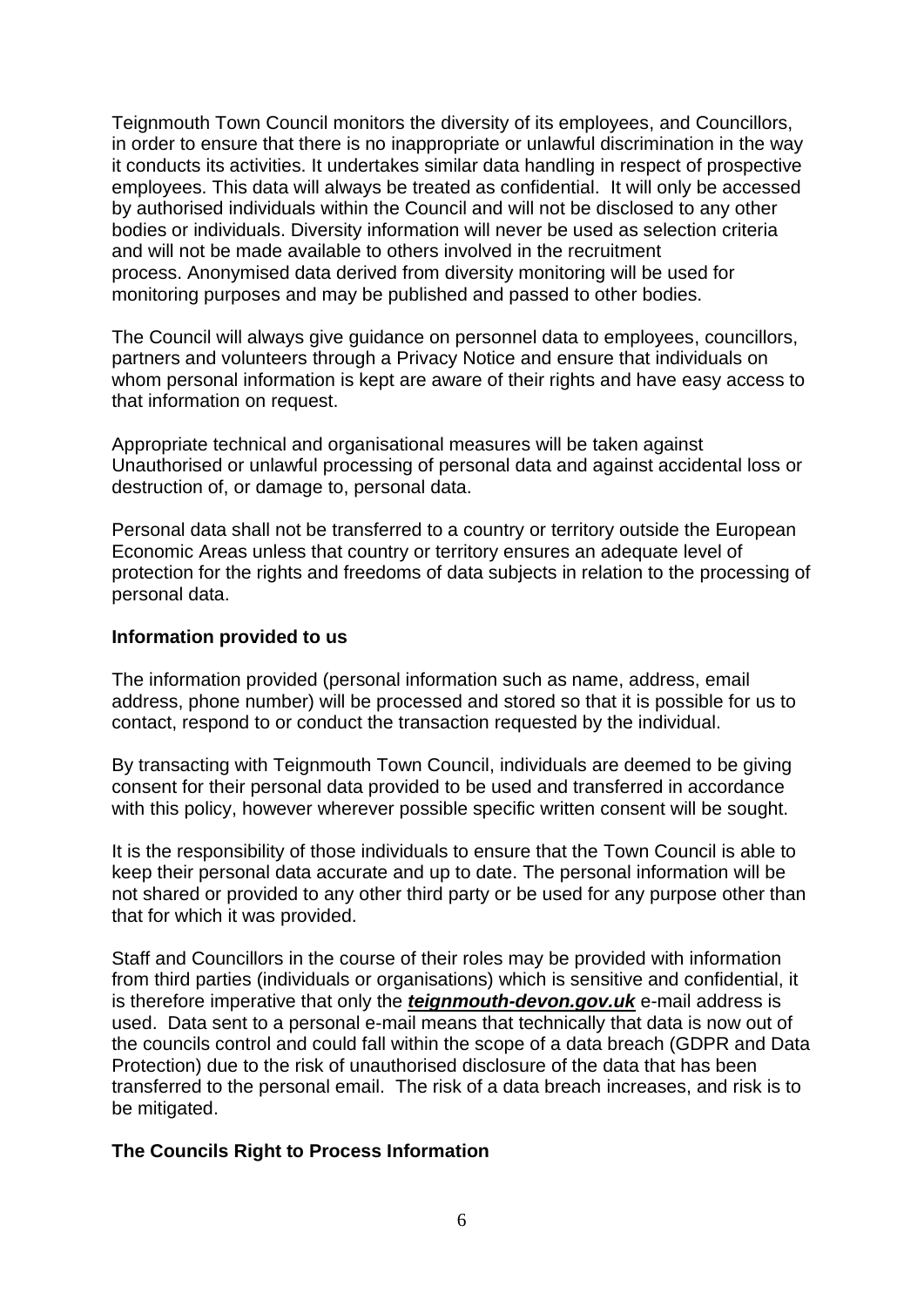General Data Protection Regulations (and Data Protection Act) Article 6 (1) (a) (b) and (e)

- Processing is with consent of the data subject, or
- Processing is necessary for compliance with a legal obligation.
- Processing is necessary for the legitimate interests of the Council.

#### **Information Security**

The Town Council cares to ensure the security of personal data. We make sure that your information is protected from unauthorised access, loss, manipulation, falsification, destruction or unauthorised disclosure. This is done through appropriate technical measures and appropriate policies.

We will only keep your data for the purpose it was collected for and only for as long as is necessary, after which it will be deleted.

#### **Children**

We will not process any data relating to a child (under 13) without the express parental/ guardian consent of the child concerned.

#### **Rights of a Data Subject**

**Access to Information:** an individual has the right to request access to the information we have on them. They can do this by contacting our Town Clerk or Data Protection Officer:

**Information Correction:** If they believe that the information we have about them is incorrect, they may contact us so that we can update it and keep their data accurate. Please contact: Town Clerk.

**Information Deletion:** If the individual wishes the Town Council to delete the information about them, they can do so by contacting the Town Clerk.

**Right to Object:** If an individual believes their data is not being processed for the purpose it has been collected for, they may object by contacting the Town Clerk or Data Protection Officer.

The Town Council does not use automated decision making or profiling of individual personal data.

**Complaints:** If an individual has a complaint regarding the way their personal data has been processed, they may make a complaint to the Town Clerk, Data Protection Officer or the Information Commissioners Office **[casework@ico.org.uk](mailto:casework@ico.org.uk)** Tel: 0303 123 1113.

The Council will always give guidance on personnel data to employees through the Employee handbook.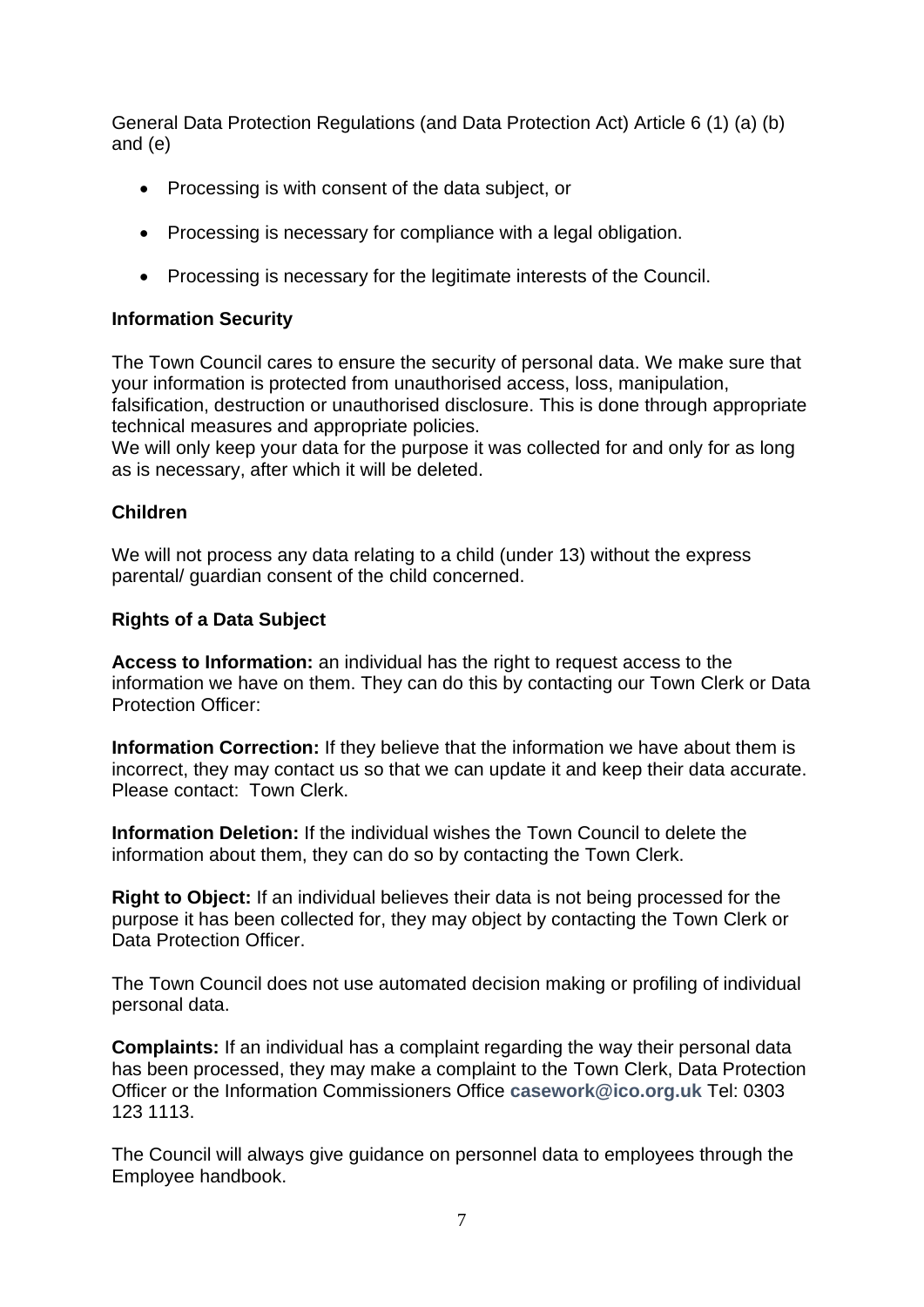The Council will ensure that individuals on whom personal information is kept are aware of their rights and have easy access to that information on request.

#### **Making Information Available**

The Publication Scheme is a means by which the Council can make a significant amount of information available routinely, without waiting for someone to specifically request it. The scheme is intended to encourage local people to take an interest in the work of the Council and its role within the community.

In accordance with the provisions of the Freedom of Information Act 2000, this Scheme specifies the classes of information which the Council publishes or intends to publish. It is supplemented with an Information Guide which will give greater detail of what the Council will make available and hopefully make it easier for people to access it.

All formal meetings of Council and its committees are subject to statutory notice being given on notice boards, the Website and sent to the local media. The Council publishes an annual programme in May each year. All formal meetings are open to the public and press and reports to those meetings and relevant background papers are available for the public to see. The Council welcomes public participation and has a public participation session on each Council and committee meeting. Details can be seen in the Council's Standing Orders, which are available on its Website or at its Offices.

Occasionally, Council or committees may need to consider matters in private. Examples of this are matters involving personal details of staff, or a particular member of the public, or where details of commercial/contractual sensitivity are to be discussed. This will only happen after a formal resolution has been passed to exclude the press and public and reasons for the decision are stated. Minutes from all formal meetings, including the confidential parts are public documents.

The Openness of Local Government Bodies Regulations 2014 requires written records to be made of certain decisions taken by officers under delegated powers.

These are not routine operational and administrative decisions such as giving instructions to the workforce or paying an invoice approved by Council but would include urgent action taken after consultation with the Chairman, such as responding to a planning application in advance of Council. In other words, decisions which would have been made by Council or committee had the delegation not been in place.

The 2014 Regulations also amend the Public Bodies (Admission to Meetings) Act 1960 to allow the public or press to film, photograph or make an audio recording of council and committee meetings normally open to the public. The Council will where possible facilitate such recording unless it is being disruptive. It will also take steps to ensure that children, the vulnerable and members of the public who object to being filmed are protected without undermining the broader purpose of the meeting.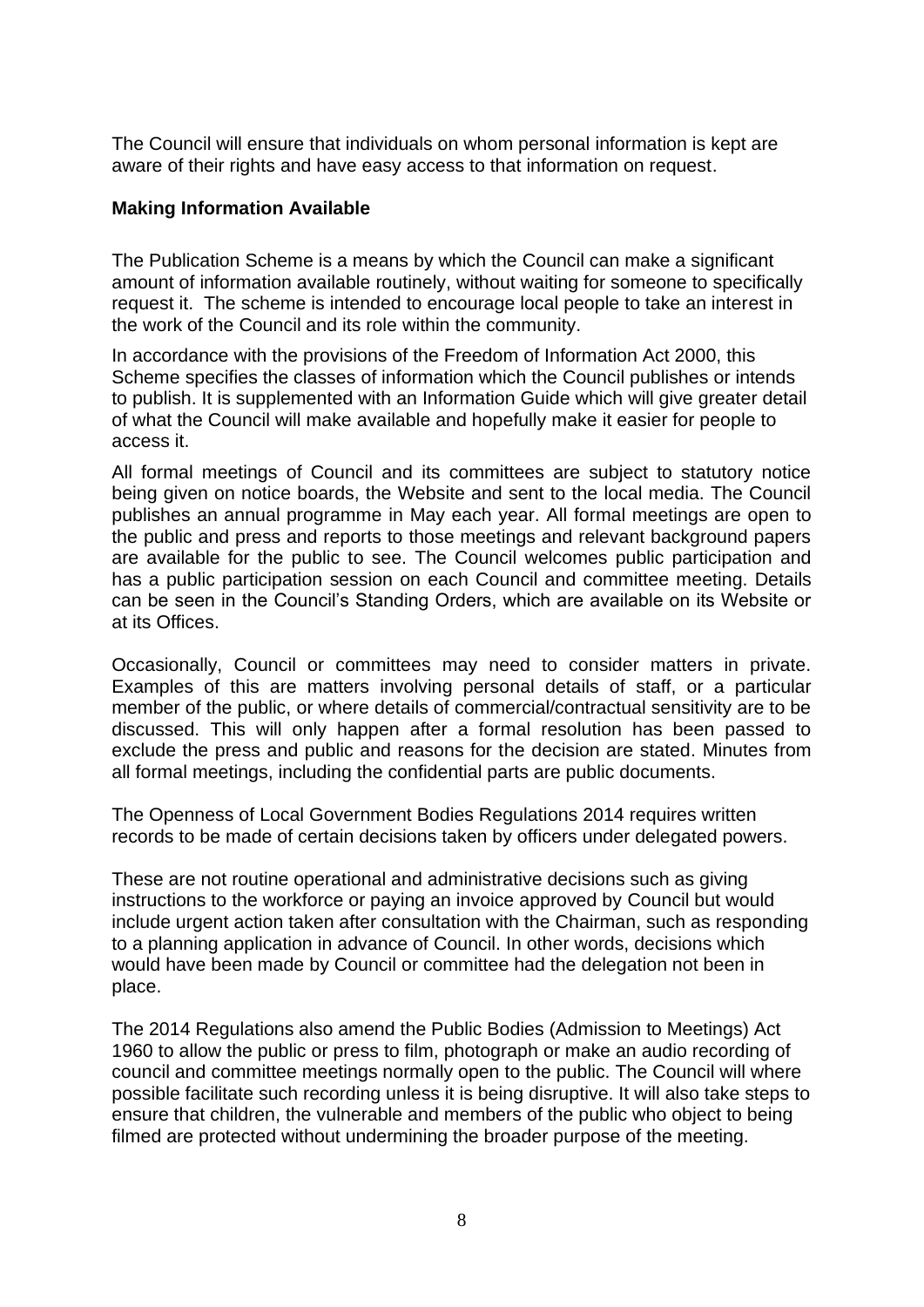The Council will be pleased to make special arrangements on request for persons who do not have English as their first language or those with hearing or sight difficulties.

## **Disclosure Information**

The Council will as necessary undertake checks on both staff and Members with the the Disclosure and Barring Service and will comply with their Code of Conduct relating to the secure storage, handling, use, retention and disposal of Disclosures and Disclosure Information. It will include an appropriate operating procedure in its integrated quality management system.

## **Data Transparency**

The Council has resolved to act in accordance with the Code of Recommended Practice for Local Authorities on Data Transparency (September 2011). This sets out the key principles for local authorities in creating greater transparency through the publication of public data and is intended to help them meet obligations of the legislative framework concerning information.

"Public data" means the objective, factual data on which policy decisions are based and on which public services are assessed, or which is collected or generated in the course of public service delivery.

The Code will therefore underpin the Council's decisions on the release of public data and ensure it is proactive in pursuing higher standards and responding to best practice as it develops.

The principles of the Code are:

- **Demand led:** new technologies and publication of data should support transparency and accountability
- **Open:** the provision of public data will be integral to the Council's engagement with residents so that it drives accountability to them.
- **Timely**: data will be published as soon as possible following production.

Central Government has also issued a further Code of Recommended Practice on Transparency, compliance of which is compulsory for parish councils with turnover (gross income or gross expenditure) not exceeding £25,000 per annum. These Councils will be exempt from the requirement to have an external audit from April 2017. Teignmouth Town Council exceeds this turnover but will nevertheless ensure the following information is published on its Website for ease of access:

- All transactions above £100.
- End of year accounts
- Annual Governance Statements